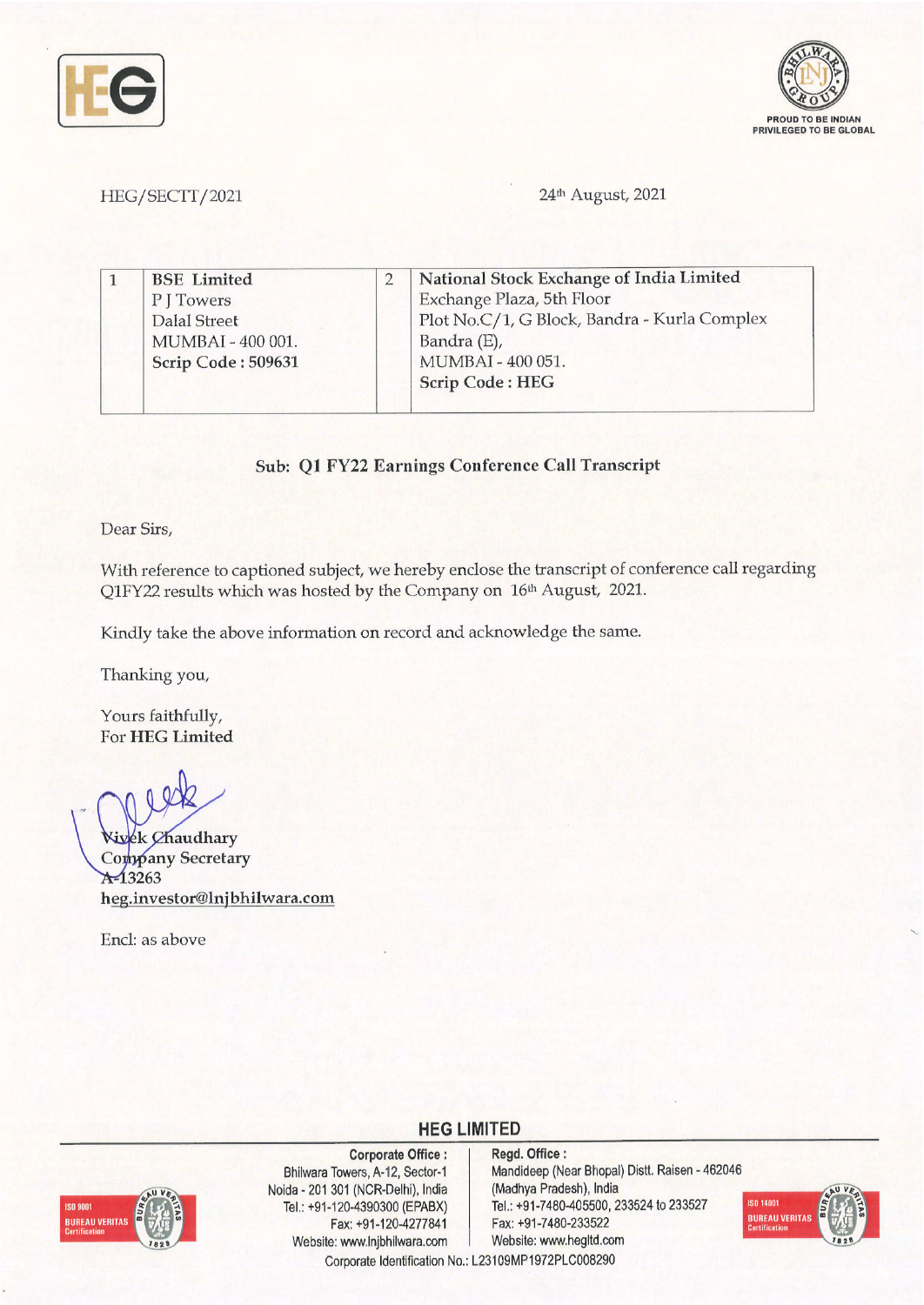

# "HEG Limited's Q1 FY22 Earnings Conference Call"

## **August 16, 2021**



|                   | MANAGEMENT: MR. RAVI JHUNJHUNWALA - CHAIRMAN, MANAGING |
|-------------------|--------------------------------------------------------|
|                   | <b>DIRECTOR, AND CEO</b>                               |
|                   | <b>MR. MANISH GULATI - EXECUTIVE DIRECTOR</b>          |
|                   | MR. OM PRAKASH AJMERA - GROUP CFO                      |
|                   | MR. GULSHAN KUMAR SAKHUJA - CFO                        |
| <b>MODERATOR:</b> | MR. NAVIN B. AGRAWAL - HEAD, INSTITUTIONAL             |
|                   | <b>EQUITIES (SKP SECURITIES LIMITED)</b>               |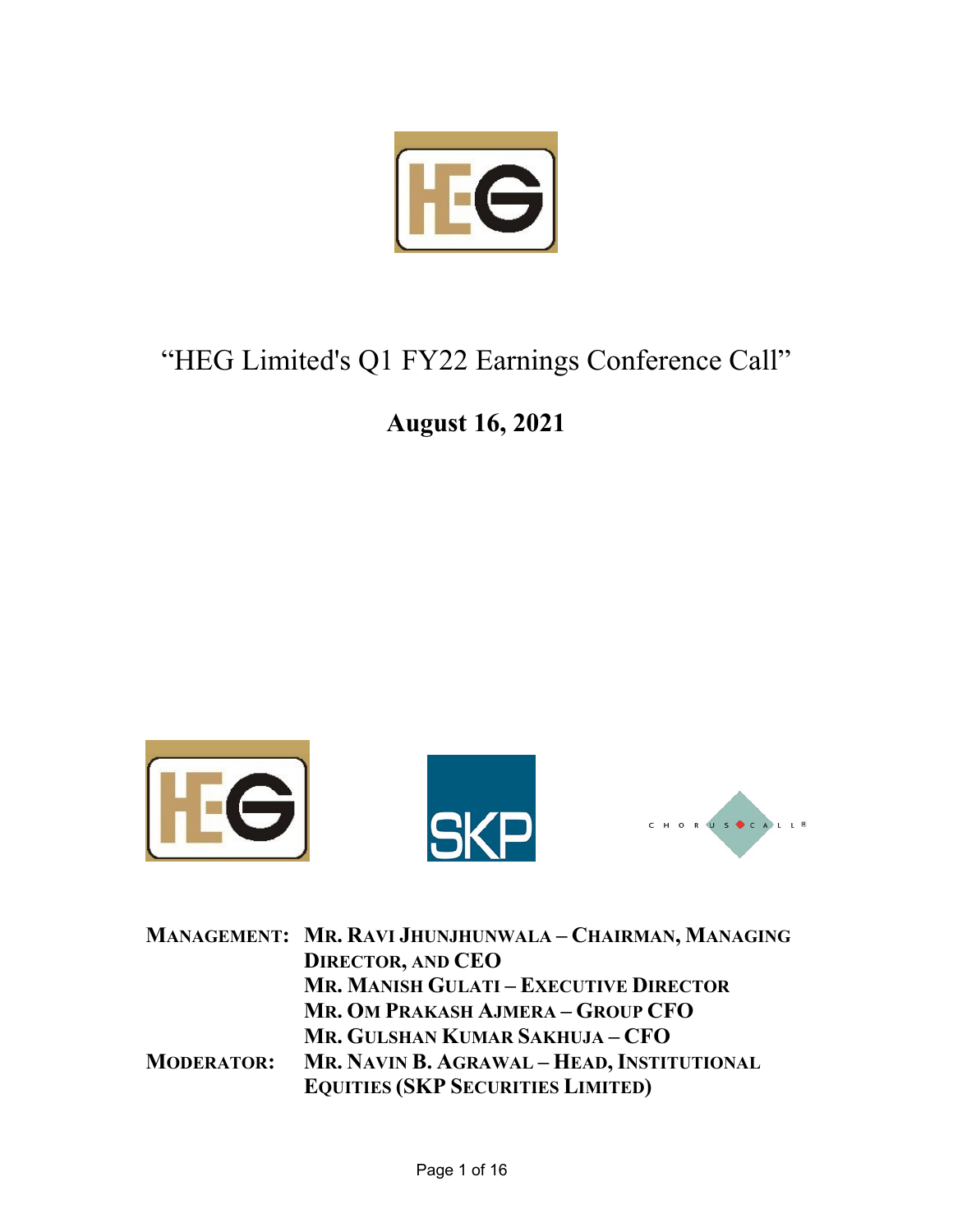

| Moderator:         | Good day, ladies, and gentlemen. Welcome to the HEG Limited's Q1 FY22 earnings conference<br>call.                                                                                                                                                                                                                                                                                                                                                                                                                                                                                                                                                                                                                                                                                                                                                                                                                                                                                                                                                                                                                                                                                                                                                                                                                                                                                                                                                                                                                                                                                                                                                                                                                                                                                                                                                                                                                                                                                                                 |
|--------------------|--------------------------------------------------------------------------------------------------------------------------------------------------------------------------------------------------------------------------------------------------------------------------------------------------------------------------------------------------------------------------------------------------------------------------------------------------------------------------------------------------------------------------------------------------------------------------------------------------------------------------------------------------------------------------------------------------------------------------------------------------------------------------------------------------------------------------------------------------------------------------------------------------------------------------------------------------------------------------------------------------------------------------------------------------------------------------------------------------------------------------------------------------------------------------------------------------------------------------------------------------------------------------------------------------------------------------------------------------------------------------------------------------------------------------------------------------------------------------------------------------------------------------------------------------------------------------------------------------------------------------------------------------------------------------------------------------------------------------------------------------------------------------------------------------------------------------------------------------------------------------------------------------------------------------------------------------------------------------------------------------------------------|
|                    | As a reminder, all the participants' lines will be in the listen-only mode and there will be an<br>opportunity for you to ask questions after the presentation concludes. Should you need assistance<br>during the conference call, please signal for an operator by pressing "*" and then '0' on your touch-<br>tone phone. Please note that this conference is being recorded.                                                                                                                                                                                                                                                                                                                                                                                                                                                                                                                                                                                                                                                                                                                                                                                                                                                                                                                                                                                                                                                                                                                                                                                                                                                                                                                                                                                                                                                                                                                                                                                                                                   |
|                    | I now hand the conference over to Mr. Navin Agrawal – Head, Institutional Equities at SKP<br>Securities Limited. Thank you and over to you, sir.                                                                                                                                                                                                                                                                                                                                                                                                                                                                                                                                                                                                                                                                                                                                                                                                                                                                                                                                                                                                                                                                                                                                                                                                                                                                                                                                                                                                                                                                                                                                                                                                                                                                                                                                                                                                                                                                   |
| Navin B. Agrawal:  | Good afternoon ladies and gentlemen. It is my pleasure to welcome you on behalf of HEG<br>Limited and SKP Securities to this financial results conference call with the leadership team at<br>HEG Limited. We have with us Mr. Ravi Jhunjhunwala – Chairman, Managing Director, and<br>CEO of HEG Limited along with his colleagues Mr. Manish Gulati – Executive Director, Mr.<br>Om Prakash Ajmera – Group CFO, and Mr. Gulshan Kumar Sakhuja – CFO.                                                                                                                                                                                                                                                                                                                                                                                                                                                                                                                                                                                                                                                                                                                                                                                                                                                                                                                                                                                                                                                                                                                                                                                                                                                                                                                                                                                                                                                                                                                                                             |
|                    | We will have the opening remarks from Mr. Jhunjhunwala followed by a $Q\&A$ session. Over to<br>you, Mr. Jhunjhunwala.                                                                                                                                                                                                                                                                                                                                                                                                                                                                                                                                                                                                                                                                                                                                                                                                                                                                                                                                                                                                                                                                                                                                                                                                                                                                                                                                                                                                                                                                                                                                                                                                                                                                                                                                                                                                                                                                                             |
| Ravi Jhunjhunwala: | Good afternoon friends and welcome to our Q1 financial year 2022 con-call. In comparison with<br>the last quarter's results, HEG's performance this quarter was stronger supported by improved<br>global steel sector growth which resulted in increase in demand for graphite electrodes and<br>firming up of prices. As per the recent data released by World Steel Association, global crude<br>steel production between January and June surpassed a little over 1000 million tonnes for the<br>calendar year 2021 for 6 months, which was up by a strong 14% compared to 2020. Steel<br>production ex-China was up about 18% and while China increased by 11% compared to 2020.<br>Friends, this is probably after a very very long time that the rest of the world's steel production<br>has grown more than China. Just this morning, we got the July data of Chinese steel production<br>which shows a further fall of about 8% compared to June. Again, after a very long time, that we<br>see a reduction in Chinese steel production month on month. The Chinese government continues<br>to discourage export of steel to other parts of the world. To this effect, in addition to removing<br>the 13% VAT rebate for exports which they have already implemented from 1st of July, they<br>are seriously mulling over a proposal to put an export duty on steel exports. As you are all aware,<br>any reduction in exports of steel from China helps other parts or the rest of the world which<br>incidentally produces about 47% to 48% of its total steel through electric arc furnaces which is<br>our customer base. The Chinese government continues to put in place stringent environmental<br>measures to limit the country's carbon emission level which is directly supporting electric arc<br>furnace capacities to replace polluting blast furnace capacities. Electric arc furnace still<br>constitutes only 12% of Chinese steel reproduction which is 2x of what it used to be in 2016, |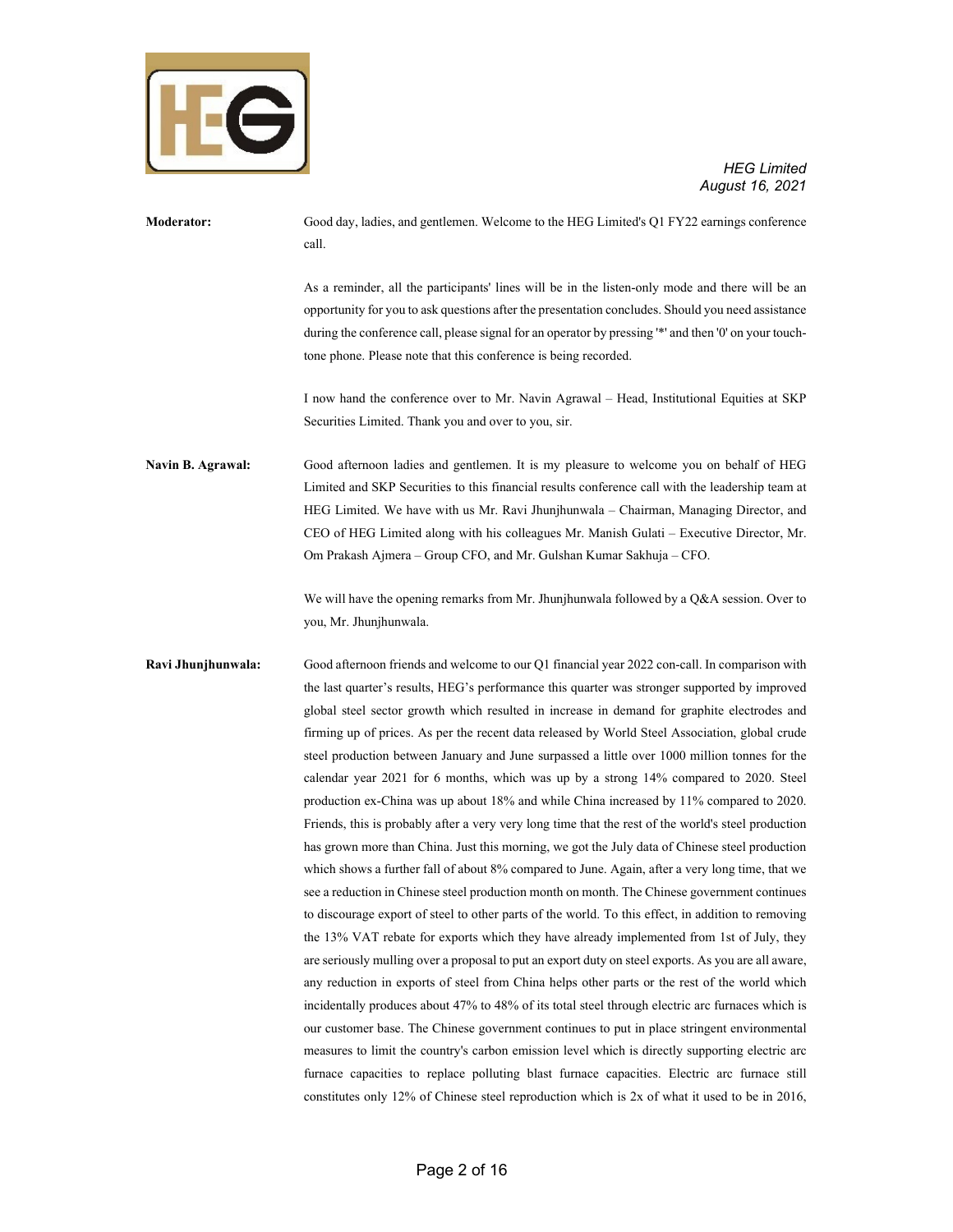

and which as per the Chinese government's announcement, is likely to be around 20% by 2025. Again, this has to be seen in the backdrop where the rest of the world even today produces about 47% of their steel through electric arc furnaces. And especially in the US, we are seeing a very strong growth where between 12 to 15 million tonnes of additional new electric arc furnaces are under construction and most of them are likely to be ready by the end of next calendar year.

Now, coming to India, as per WSA, Indian crude steel production registered a growth of about 31% in the first 6 months – January to June – comparing with the same period last year when steel production was obviously at a record low level due to nationwide lockdown because of COVID. India continues to maintain its position as the second largest producer of steel in the world after China. Despite the second wave of COVID-19, the Indian steel industry performed exceptionally well and has been operating at a very high-capacity utilization level and has yielded record margins in the last couple of quarters.

Steel prices in India and worldwide are at record high levels and are expected to continue to remain strong, driven by a robust demand and also driven by a reduction of Chinese steel exports to the rest of the world. In this backdrop, growth globally and global efforts to reduce carbon emissions coupled with increased scrap generation in China, we believe that the electric arc furnace steel production in the world will grow at a CAGR of anywhere between 3% to 5% in the medium run driving ultra-high-power electrode demand. The electrode prices improved for both UHP and non-UHG grades in Q1 FY21-22 and we expect them to strengthen in the coming quarters due to a robust demand arising from the increased steel production through EAF. In fact, in the last quarter, we have seen the first 6 months' annual level of about 105 million tonnes of electric arc furnace production on a pro rata basis for a quarter which is more or less what we had seen at the highest level of 2017-18.

Needle coke prices are also rising in line with the electrode prices. However, our entire old highcost inventories, both for electrodes and needle cokes are totally over now and we look forward to improved operating margins during the rest of the quarters for the current year.

Friends, our expansion to increase capacities from 80,000 tonnes to 100,000 tonnes is going on at full swing and we are confident of completing it by the end of 2022 and be ready with commercial production from early 2023. This will increase our capacity to 100,000 tonnes under 1 roof which would be around 35% to 40% higher than the next largest plant. And as you are aware, any capacity expansion – even brownfield – does take a very long time in our business, and until now, we have not heard anyone else announcing any capacity enhancement in the short term.

I would now hand over the floor to CFO Gulshan to take you through the financial numbers and then we will all be very happy to answer any queries that you may have. Over to Gulshan.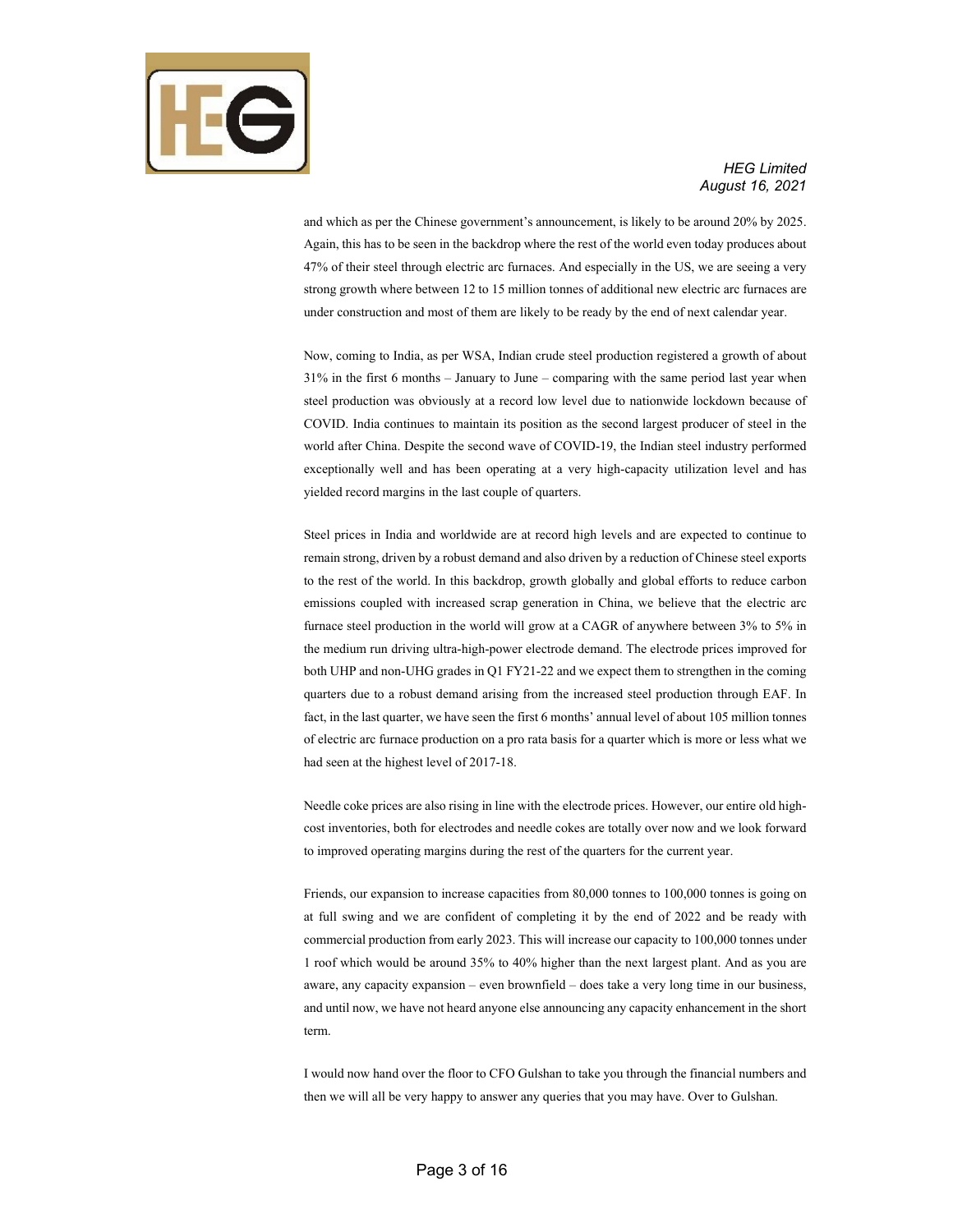

**Gulshan Kumar Sakhuja:** Good afternoon friends. I will now briefly take you through the company's operating and financial performance for the quarter ended 30th June 2021. For the quarter ended June 2021, HEG recorded a revenue from operations of Rs. 414 crores as against 380 crores in the previous quarter and 233 crores in the corresponding quarter of the last financial year. EBITDA including other income stood at Rs. 94 crores in the quarter as against Rs. 20 crores in the previous quarter and Rs. 35 crores in the corresponding quarter of the last financial year. The company recorded a net profit after tax of Rs. 55.8 crores in the quarter as against a loss of 6.8 crores in the previous quarter on a profit of 10.76 crores in the corresponding quarter of the last financial year. Further, the company in accordance with the amended provisions of corporate social responsibility which mandates incurring of 2% of the average profit of 3 financial years have incurred expenditure amounting to Rs. 6.15 crores during the quarter ended 30th June 2021 and Rs. 34.85 crores during the quarter ended 31st March 2021 and Rs. 41.86 crores during the financial year ended 31st March 2021, which has been included under the head Other Expenses in the published results.

> The company is eligible for various export incentives on the exports made. The Central Government of India had announced a new scheme of remission of duties and taxes on export products which had replaced the existing MEIS scheme with effect from 1st January 2021. As the rates under RoDTEP have not been announced till date, the income on account of export incentives under the new scheme has not been recognized for the quarter ended 31st March 2021 and 30th June 2021.

> Now, moving towards expansion, our chairman has just said the train is going on a full swing. There was a few months' delay due to COVID and we expect the expansion project to be completed in the quarter October to December 2022 and we will be ready with our commercial production from early 2023. The company is long-term debt-free and having treasury size of approximately 1500 crores as on 30th June 2021.

We would now like to address any questions or queries you have in your minds.

**Moderator:** Ladies and gentlemen, we will now begin the question & answer session. We will wait for a moment while the question queue assembles. The first question is from the line of Sonali Salgaokar from Jefferies. Please go ahead.

**Sonali Salgaokar:** Thank you for the detailed initial commentary. Sir, my first question is again regarding the global update in the electrode sector. If you could just update us on the supply side. Sir, you have talked about the demand side, but on the supply side, especially the smaller players which had mushroomed in China, what is the update on the supply on that front?

**Ravi Jhunjhunwala:** Sonali, while Manish will give you a detailed answer, we have been explaining this in the past also that we do compete with China in about 30% to 35% of our production, which is called non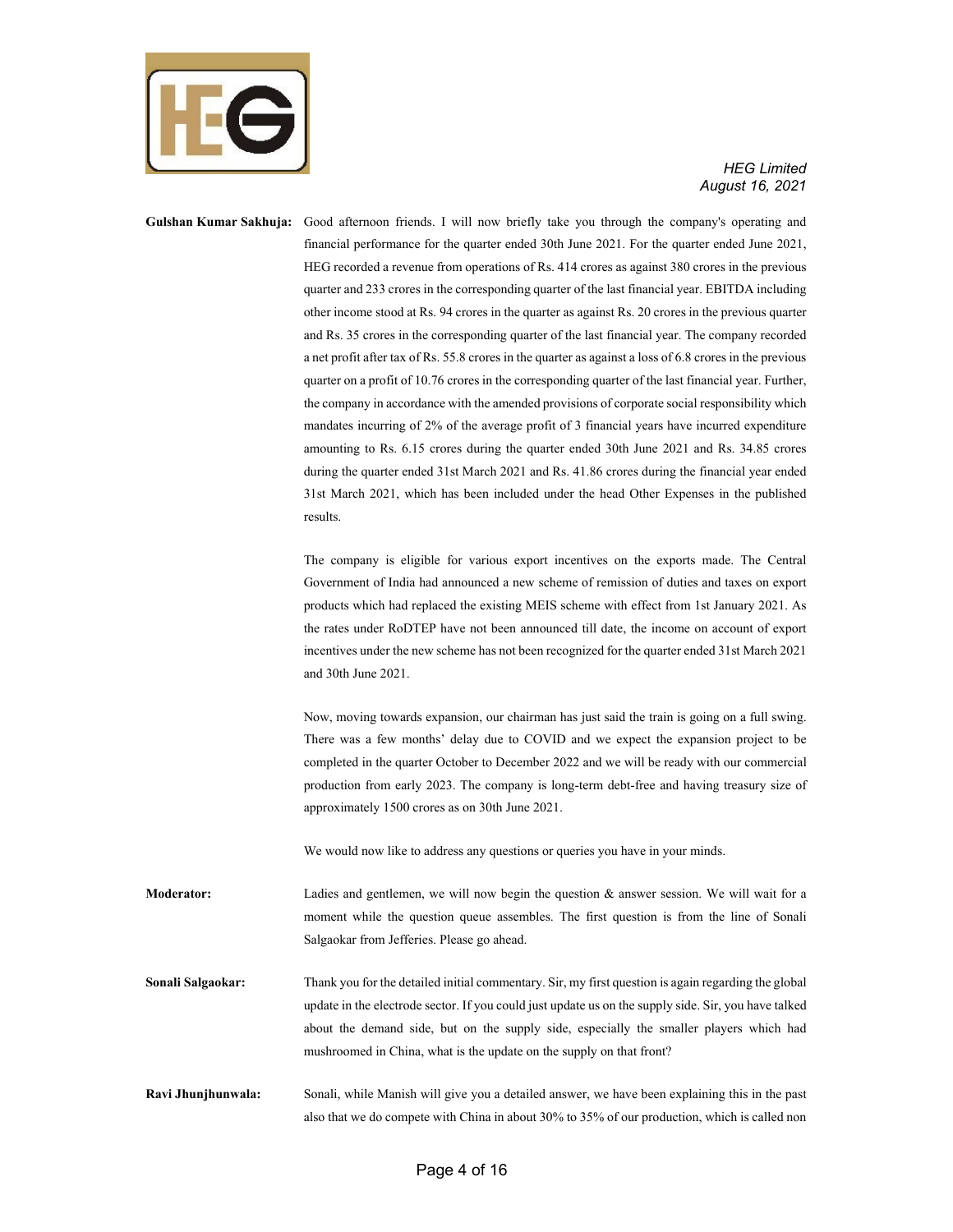

ultra high power, but when it comes to the rest of our production which is 65% to 70%, we still don't compete with them and we don't see them in the world market where we are exporting our UHP. Again, even in the non-UHP where China is a player, there are several countries where there have been very substantial anti-dumping duties. It's not a very new development that they have been there in some of these countries for a long time. The US has been having it for the last maybe 5-6 years, and we have information that the EU has initiated the same very recently in the last  $3-4$  months. And we all know the China  $+1$  and the anti-China feelings that everybody has currently, even in that sector where we do compete with China which is about one-third of our production, we don't see that threat really very seriously.

**Manish Gulati:** I just wanted to add here, sir. Sonali, all the western producers if you take the Showa Denko GrafTech, Tokai none of them are increasing capacity. On the contrary, Showa Denko just closed their plant in Meiteigen and affecting their capacity to the extent of 40,000 tonnes. So, the main western producers which includes Showa Denko, GrafTech. the 2 small Japanese and our Indian competitors, none of them is increasing capacity, and because of which the capacity utilizations because of increase in demand which were about 65% as an industry – the western electrode industry – is now moving up to more than 80%, around 80% to 83%, is what is going to be the global electrode industry capacity utilization. And that is how you see the firming up of prices because the demand is increasing and everybody's capacity utilization is going up and once they reach their 80 level, the prices start to firm up. The other part chairman Mr. Jhunjhunwala has already explained that of course there is a lot of talk about these small, small electrode plants coming up in China, who will be using the coal tar-based pitch coke. So, we really don't see that as a threat to the main western producers and also to us.

- **Ravi Jhunjhunwala:** And as I just mentioned, while the rest of the world produced about 47% of its steel through EAF, until 4 years ago, China was at 6% and now they have doubled to 12% and they want to reach about 20% by 2025. And 6% going to 25 is almost like more than 4 times increase and you have to keep that in mind. When you are talking about 4 times you are talking of a country like China where the percentages are very misleading. The base number is already so high that 50 million tonnes of electric arc furnaces which they were doing about 4 years ago is currently at about 100-110 and this is likely to be 200 million. So, they themselves will require a huge amount of electrodes for their own consumption. Again, most of it is non-UHP.
- **Sonali Salgaokar:** Sir, my second question is regarding the pricing of electrodes. If you could help us with the approximate quantum of price increase that we have seen in Q1 FY22?
- **Manish Gulati:** I would say it was somewhere between if you ask a specific number, between 15% to 20% is what we have seen between Q4 and Q1.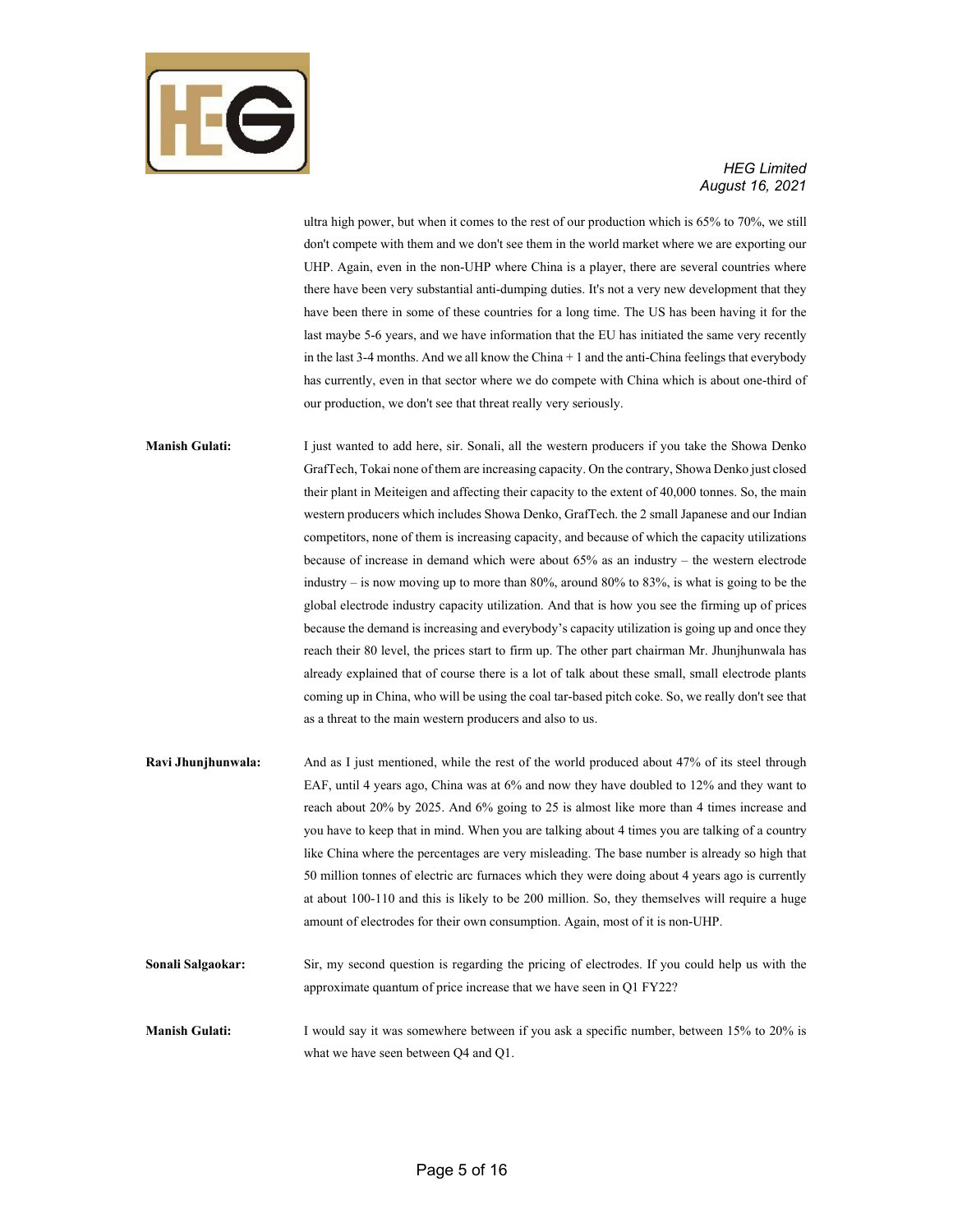

**Sonali Salgaokar:** Going forward, we are optimistic about the outlook for this because of the demand centers opening up, right? **Manish Gulati:** Yes. **Sonali Salgaokar:** Thirdly, on the needle coke, we mentioned that we have liquidated the majority of our higher cost needle coke inventory in Q1. So, going forward, should we expect to get the benefit of the lower cost inventory? **Manish Gulati:** Yes, that's right. That will be helpful in improving the margins. **Sonali Salgaokar:** But is needle coke growing in tandem with the electrodes – the pricing? **Manish Gulati:** There are enough electrode prices to protect the margins, but yes, they are also growing quarter by quarter. As the electrode prices improve quarter by quarter, the needle coke prices are also increasing quarter by quarter, but since we are out of that high-cost issue which we were carrying for the last 6 quarters, now at least we should have a decent operating margins covering after considering the hike in needle coke prices. **Sonali Salgaokar:** What is our capacity utilization in Q1 FY22? **Manish Gulati:** Now, more than 85%. **Sonali Salgaokar:** Even right now as we are speaking July and August, sir, is it still sustaining at 85% plus level? **Manish Gulati:** Yes, it still continues to be more than 85%. **Sonali Salgaokar:** Lastly, our other non-operating income has declined materially on a YoY basis, almost half year on year. Sir, how should we look at it and should we expect that to normalize over the coming quarters? **Gulshan Kumar Sakhuja:** Sonali, if you see this Other Income on quarter-on-quarter basis, it is coming to 22 crores as against 25 crores in the last quarter. This is on account of change in the market scenario, the interest rates are going down and vis-a-vis the income from the investment that we have been maintaining that is also getting reduced over a period of time. Also, if you see that from 25 to 22 crores, the reduction is on account of lower rate of interest on our treasury. This is on account of that reason. **Ravi Jhunjhunwala:** Secondly, Sonali you have to keep in mind this 1200 crores expansion that we are doing, it's all from internal accruals. Obviously, as it comes to a close, we keep reducing the treasury.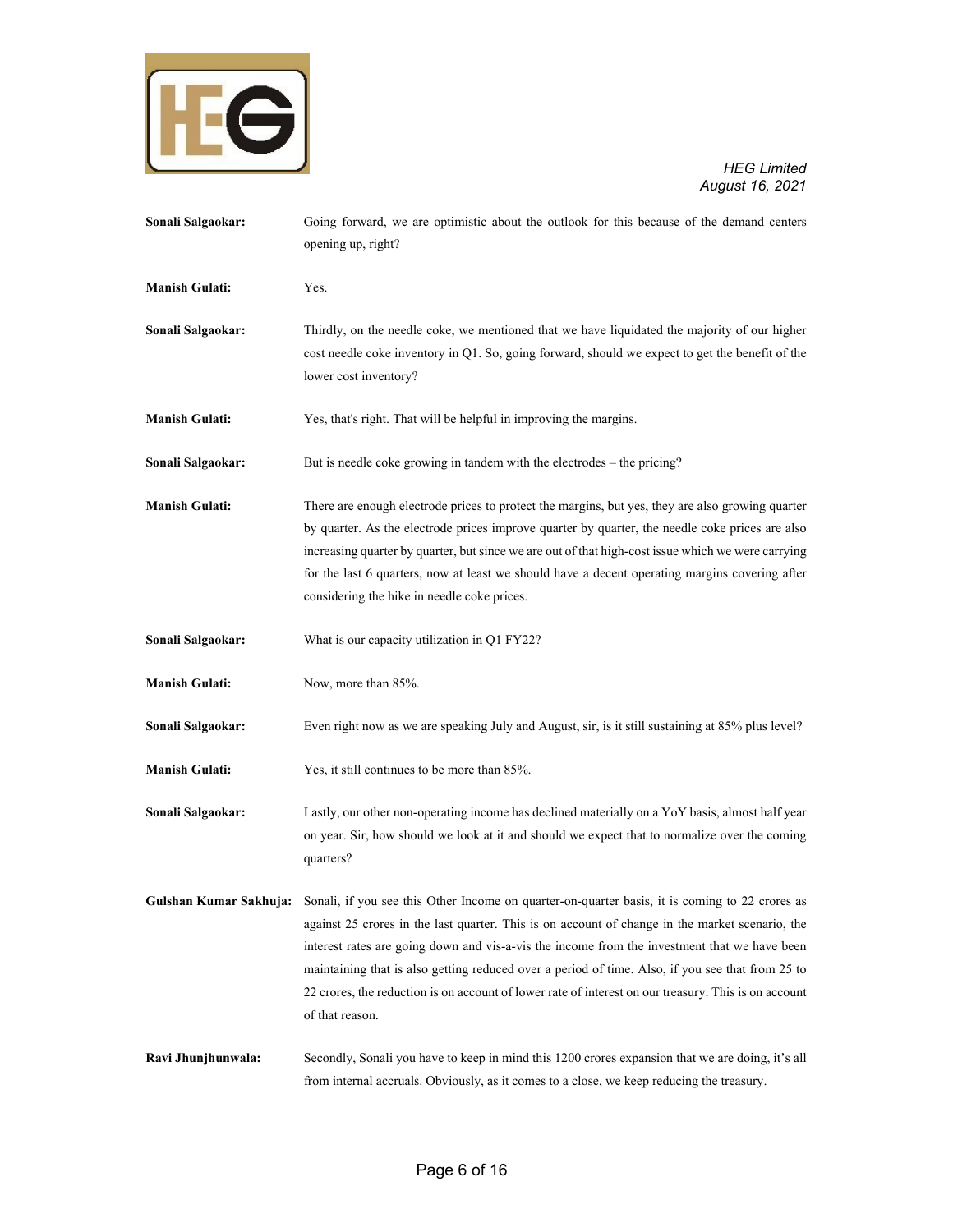

- **Sonali Salgaokar:** A last question from my side. Sir, you gave an update on the timelines of the CapEx. Any change in the expected outlay in FY22? I guess you had mentioned that of the Rs. 12 billion, about 5 to 6 billion outlay in FY22 and the rest in FY23 and 24. Are we maintaining this?
- **Ravi Jhunjhunwala:** Yes, there is no change in the outlay.
- **Moderator:** The next question is from the line of Saket Kapoor from Kapoor & Company. Please go ahead.
- **Saket Kapoor:** Sir, firstly can you repeat the China production number month on month which you articulated in your opening remarks for the month of June and July – the steel production number?
- **Ravi Jhunjhunwala:** We got this data only this morning which suggests a drop of about 8% steel production compared to June. This figure is for July. 8% below in July compared to June.
- Saket Kapoor: Month on month 8% reduction?
- **Ravi Jhunjhunwala:** Yes. If you have been tracking, they imposed certain restrictions which commenced from 1st of July. They removed the 13% VAT on export of steel. So, obviously to that extent, the exports of steel must have come down. Secondly, they are also contemplating very seriously putting up an export duty. So, going forward, we think that to the extent that their exports will come down substantially, there will be some correction in their own production also. Again, to remind you every drop of export of steel from China to the rest of the world helps our industry tremendously because 47% of that steel is produced through the electric arc furnace in the rest of the world.
- **Saket Kapoor:** Sir, if we take the entire China volume, what percentage is through the EAF route and how much is from the blast furnace?
- **Ravi Jhunjhunwala:** China in 2016 was only 5% against the world's 47. And that is where they started focusing so much on the carbon emissions. I am just taking it out of the context, but it is a published data, so nothing to hide there. The blast furnace steel industry constitutes the single largest industry polluter in China. That one particular sector of blast furnace constitutes as much as 18% of industrial pollution in China. So, if one particular industry is as much as 18% of pollution and the numbers in China are let us say 10 times of India or the whole world on one side and China on one side at least on the steel. That created a lot of a hue and cry in China about the pollution and that is where they took some very drastic steps by closing down about 150 million tonnes of blast furnaces in 2017-18. And with the result, their exports practically came down to half from about 120 million tonnes to 55-60 million tonnes. As I said just now, any drop of Chinese steel outside of China helps the other parts of the world to produce more steel and they produced close to 50% through electric arc furnaces. That is how the electrode demand shot up 2-3 years ago and this is what we are seeing right now because now China is going 1 step ahead and they have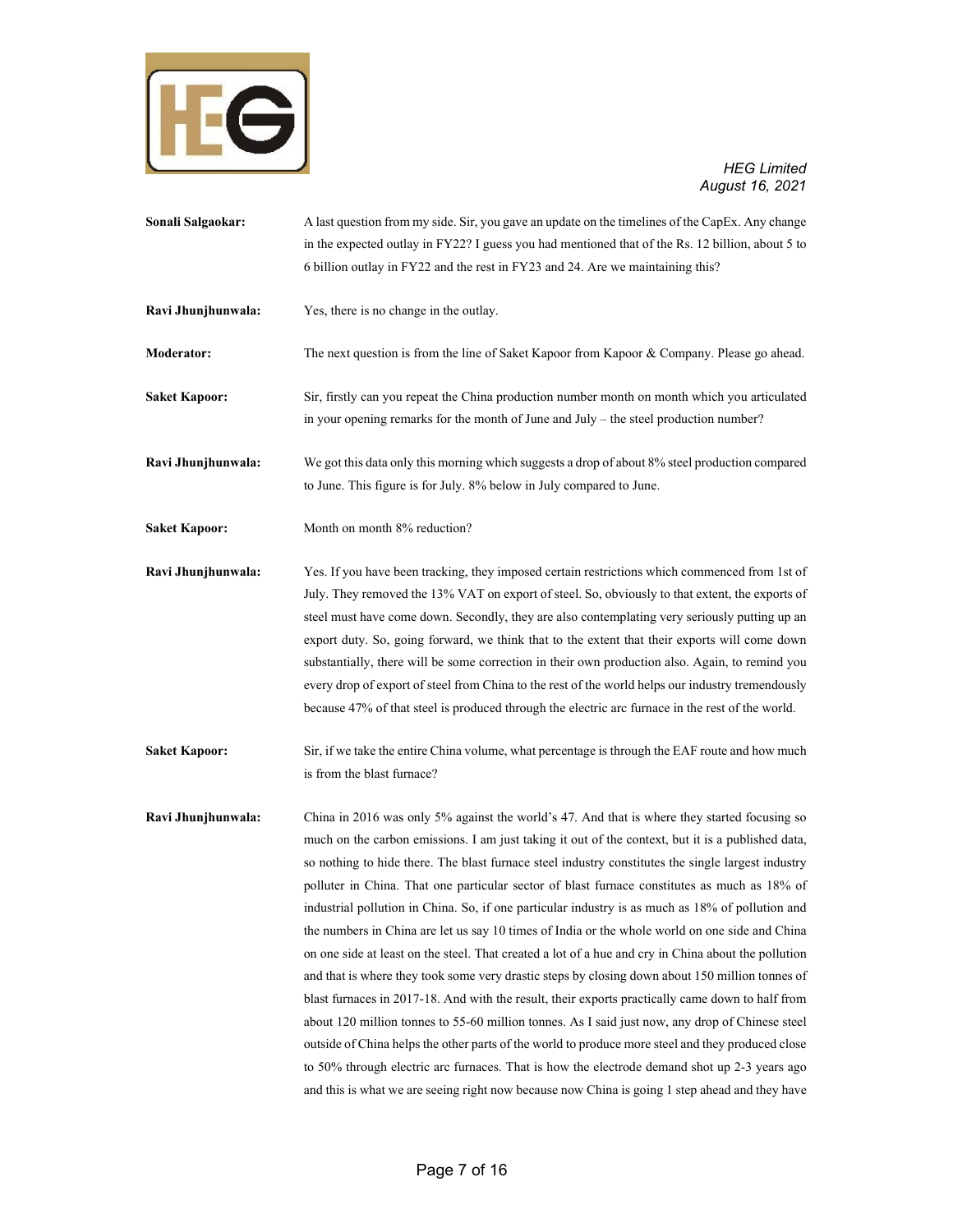

removed the VAT refund of 13%. On top of that, there is a likelihood of putting up an export duty.

- **Saket Kapoor:** Current mix is 50% from EAF route and 50% from the blast furnace with the reduction in the blast furnace capacity. This is what we can?
- **Ravi Jhunjhunwala:** The 47%, I am talking about the rest of the world, not China. China even today is only 12% to 13% which is likely to go to 25% by 2025.
- **Saket Kapoor:** The current demand is from the European steel manufacturers. There, I think the EAF route has the highest percentage.
- **Ravi Jhunjhunwala:** All the rest of the world minus China produces 47%. The US is about 70% to 75%, the EU is about 40% to 45%, and the whole world is about 47%.
- **Saket Kapoor:** Sir, this carbon emission part of the story, there is also some carbon tax that has been inculcated in the steel trade in the European nations. All these are the positive factors for the EAF route to gain traction.
- **Ravi Jhunjhunwala:** Absolutely, and these carbon taxes are now coming in vogue and they will be getting more and more expensive by the day.
- **Saket Kapoor:** These taxes are pertaining to the steel manufacturers that are coming up with blast furnaces only or for the EAF route also there are some percentage?
- **Ravi Jhunjhunwala:** Every industry has some pollution issue. We are only comparing blast furnace vs electric arc furnace. It is a stated fact that for each tonne of steel that you produce through the blast furnace, you are polluting the atmosphere by about 4 times. The same tonne of steel through electric arc furnace, let us say if it is 1, the blast furnace is about 4.
- **Saket Kapoor:** Sir, coming to our story now, our export-domestic mix is, 65% is exports and 35% is domestic. In domestic, I think Tata BSL and Essar Steel are the only 2 main buyers of our electrodes or other players also?
- **Ravi Jhunjhunwala:** In addition to these two, you forgot the 3 Jindals JSW, JSPL, and JSL.
- **Saket Kapoor:** JSL from the stainless-steel part of the purpose. Is the requirement in steel manufacturing through the scrap route which JSL (Jindal Stainless) is doing, how does the requirement differ from to go for carbon steel and stainless steel per tonne requirement?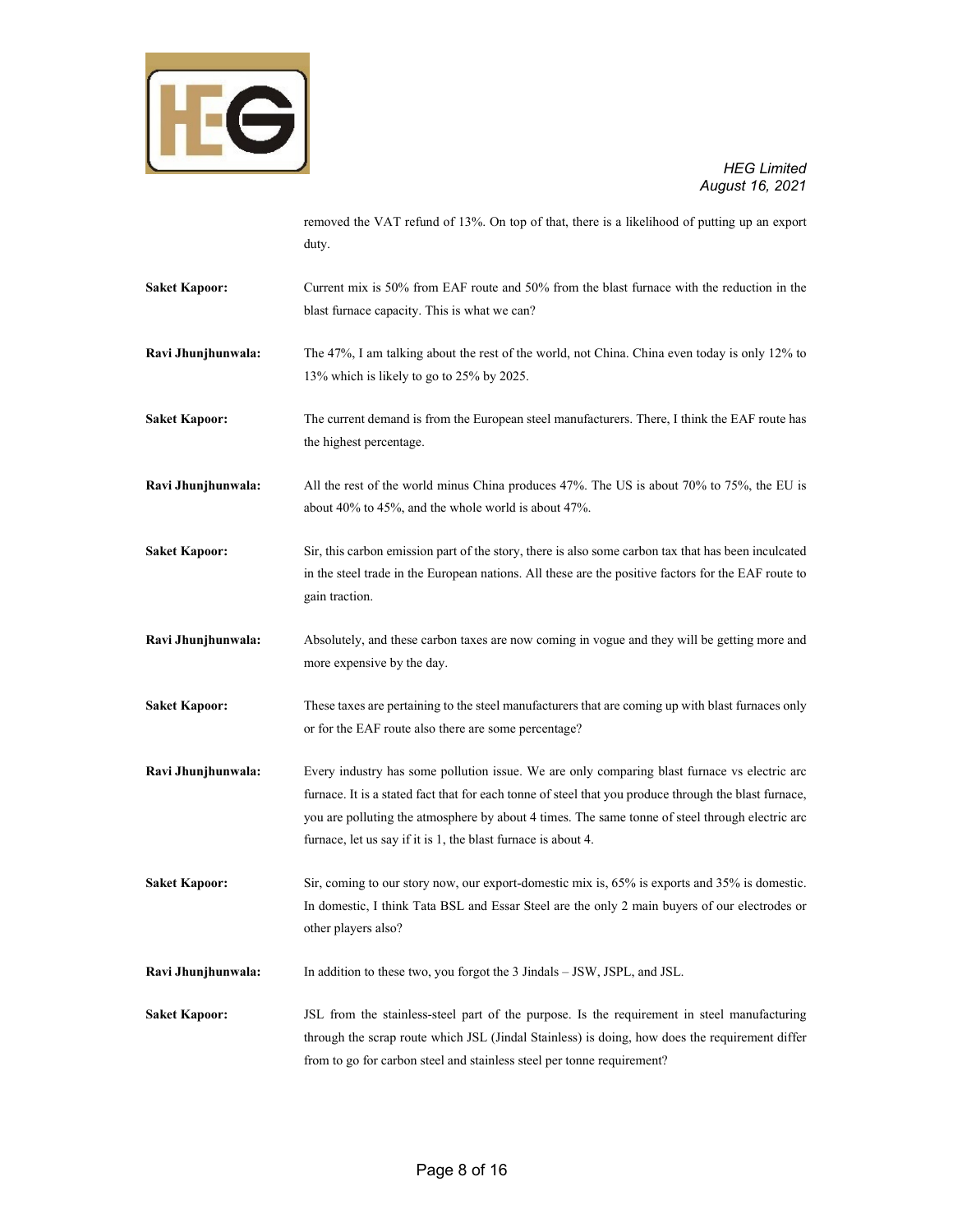

## *August 16, 2021*

| <b>Manish Gulati:</b> | Stainless steel is about 1 million tonne production and we are talking about the India total<br>production of more than 100 million tonnes. So, stainless steel is a niche product, but the main<br>demand of steel is from the carbon steel which is used for construction and also then again<br>automotives. Stainless steel is a very small portion even worldwide. I can tell you the worldwide<br>capacity of total stainless-steel making is about 50 million tonnes and 1 million tonne is in India<br>which is the Jindal Stainless and 1-2 small companies. So, the main demand for graphite<br>electrodes and all this comes from the non-stainless steel. Stainless steel is a very small segment,<br>just like special alloy steels are.                          |
|-----------------------|--------------------------------------------------------------------------------------------------------------------------------------------------------------------------------------------------------------------------------------------------------------------------------------------------------------------------------------------------------------------------------------------------------------------------------------------------------------------------------------------------------------------------------------------------------------------------------------------------------------------------------------------------------------------------------------------------------------------------------------------------------------------------------|
| <b>Saket Kapoor:</b>  | What is the proportion required for in their steel making process?                                                                                                                                                                                                                                                                                                                                                                                                                                                                                                                                                                                                                                                                                                             |
| <b>Manish Gulati:</b> | In their steel making process, they have to use stainless scrap while the others use a variety of<br>the DRI, the normal carbon scrap, etc.                                                                                                                                                                                                                                                                                                                                                                                                                                                                                                                                                                                                                                    |
| <b>Saket Kapoor:</b>  | I am talking about our electrode consumption in proportionate to stainless steel and the carbon<br>steel. If you could give me the percentage?                                                                                                                                                                                                                                                                                                                                                                                                                                                                                                                                                                                                                                 |
| <b>Manish Gulati:</b> | Sure, I can provide that. Let us say about 10% of our electrode business would come from the<br>stainless steel. We have some customers like Jindal Stainless in India and we have a couple of<br>customers $-1$ in Spain, 1 in US. We are catering to the stainless-steel segment, but let us say,<br>out of our total volumes if I make a rough estimate, it would be 10% or less than 10%.                                                                                                                                                                                                                                                                                                                                                                                  |
| <b>Saket Kapoor:</b>  | Sir I was coming to the raw material basket. If you take this, our raw material basket what<br>percentage goes to the needle coke? And if you could give the current environment for needle<br>coke production and new capacities that are in the anvil and the geographies they are expecting?                                                                                                                                                                                                                                                                                                                                                                                                                                                                                |
| <b>Manish Gulati:</b> | If you look at the main needle coke suppliers in the world Philip 66, Mitsubishi, Sumitomo, there<br>is no increase on their side. What is happening is, wherever you are listening about these<br>increases in China, the coal tar based and not the petroleum based. So, we have not seen any<br>capacity expansions coming from the main needle coke suppliers, but the coal tar-based pitch<br>plants – coke plants – coming up in China. And that is to support their own electrode industry<br>because where are they going to get the coke from? Eventually, the petroleum-based needle coke<br>is limited, both by supply and by technology, and so the next best substitute, not exactly a<br>substitute but a poorer substitute is coal tar-based pitch needle coke. |
| <b>Saket Kapoor:</b>  | Sir, I didn't get the last point.                                                                                                                                                                                                                                                                                                                                                                                                                                                                                                                                                                                                                                                                                                                                              |
| <b>Manish Gulati:</b> | I was saying that the main producers, the names I said, we have not heard from them doing any<br>capacity additions but whatever capacity of the needle coke which you listen is coming from<br>China and I should specify that all the plants which are coming up in China barring the 3<br>companies, most of them are coal tar-based pitch needle coke. It's not petroleum-based needle                                                                                                                                                                                                                                                                                                                                                                                     |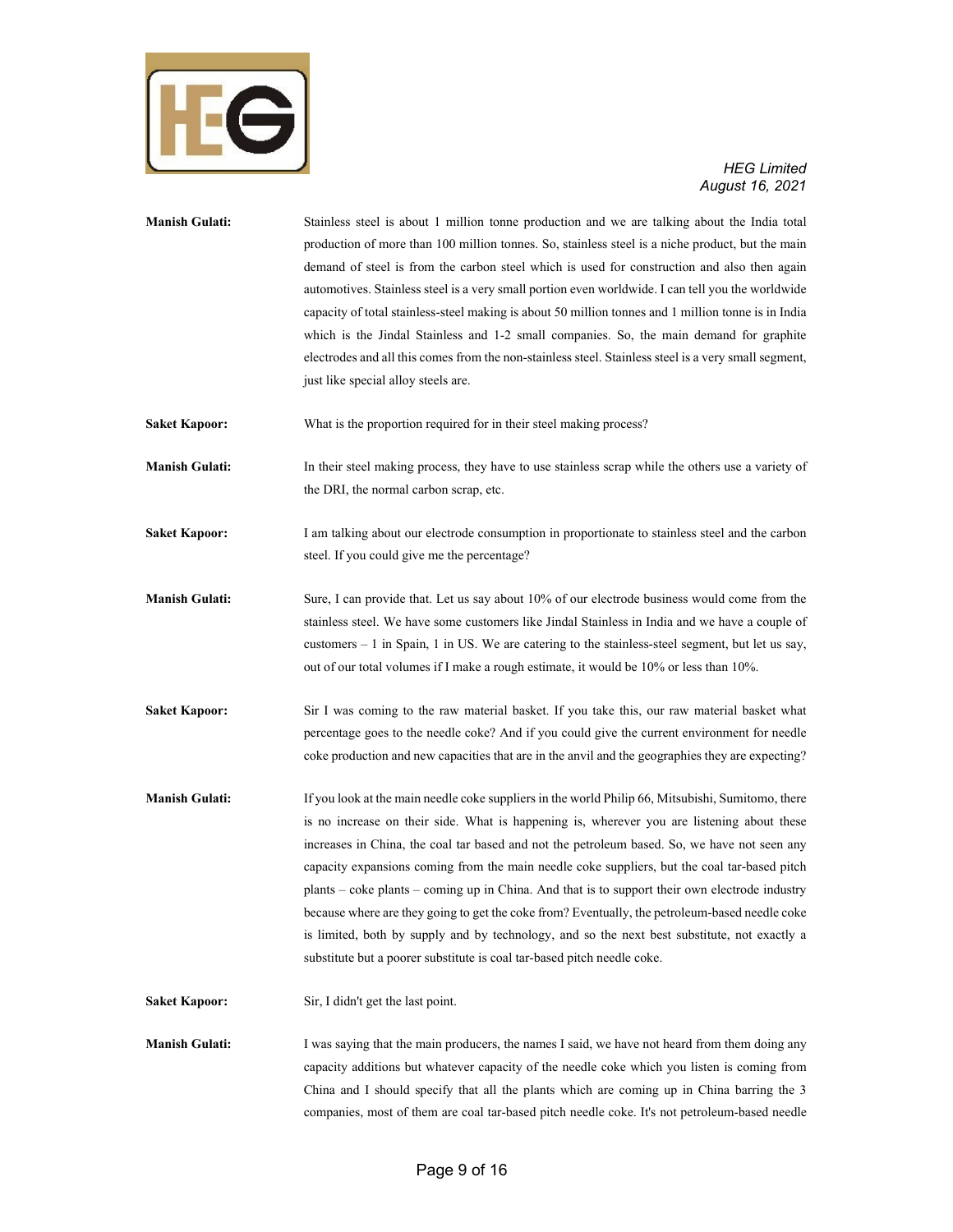

coke which you can use for the large diameter UHP electrodes. What I am saying is the capacity additions in needle pitch coke which is happening in China is to cater to their own increasing demand for electrodes. It's like captive, they will be using those pitch cokes for making graphite electrodes in China.

- **Saket Kapoor:** Sir, with our expanded capacity 23,000 tonnes which will come up next financial year, how is our raw material requirement going to get secured and what is the ratio to create 1 tonne of electrodes, how much of needle coke is required?
- **Manish Gulati:** That is one on one you can just assume because.… There are other things also which go into it, but eventually if you take the raw material to the last finished product, the relationship is one on one. One tonne of needle coke makes 1 tonne of electrodes. That is the thumb rule.

Saket Kapoor: Sir, for the expanded capacity, we will be securing that?

- **Manish Gulati:** We will have to secure. Otherwise, how are we going to make electrodes? It is a global marketplace. It is the same with every company. The way they will source it, the same way we will source it. And we are going to be 50 years in the business. So, we have ongoing relationship with all the needle coke suppliers in the world. We don't see any problem just with everybody.
- **Moderator:** We will take the next question from the line of Arvind Monie from Wellington Management. Please go ahead.
- **Arvind Monie:** I read an FT article that talked about the announced capacity expansion in China and there have been 18 blast furnace capacity announcements while there have been 43 coal fire power plants. That coal fire power plant capacity amounts to 35 million tonnes. So, when you think about let us say 2025 and growing capacity to let us say 20% to 25% of the EAF, how do you see these shorter-term kind of data points and how would you interpret them?
- **Manish Gulati:** The long-term trend is very very clearly towards electric arc furnaces because blast furnaces are such a big polluter. 18% of the pollution in China is coming only from the steel industry. So, they have to control it. I am sure if you have seen this news that China is trying to make only as much steel in 2021 as they have made in the last year and they have made a proportion that 1.5 million tonnes should close to have 1 million tonne of new capacity. These kind of data points which you are mentioning that you've heard that some new blast furnaces have come up are actually…. I would call them an aberration because the way China works, the way they still…. For years and years, they could have gradually gravitated towards electric arc furnace, but they are now slowly doing it and every year they sound more and more serious about it because this is becoming a problem for them. So, this year they will say there have put a clampdown on production that 2021 production should be equal to 2020, but if you see the first 7 months – January to July – they have grown by 8% which clearly means that in the next 4 months, they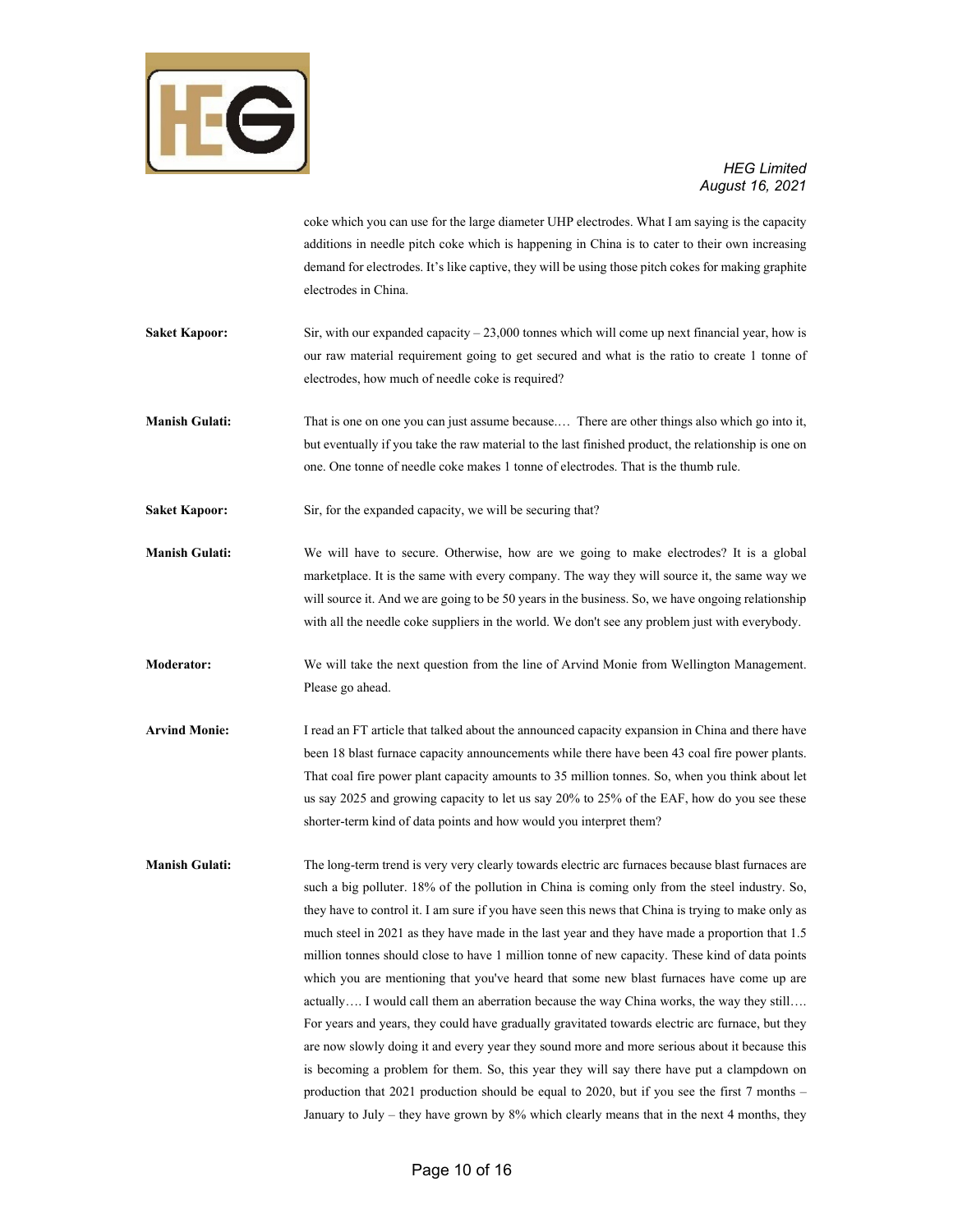

have to actually clampdown and bring it down and July was the first month when actually they were 8% down., I can tell you that the July output actually they forced to be down by 8% versus June on production controls.

**Moderator:** The next question is from the line of Vishal Chandak from DAM Capital. Please go ahead.

**Vishal Chandak:** Sir, my question is with respect to availability of scrap for electric arc furnaces given the change in rules regarding scrap procurement in China that have been relaxed. So, a lot of scrap is getting diverted to China. Do you see that as a threat to the long-term sourcing of scrap for electric arc furnaces in the western world?

**Manish Gulati:** Right now, all these steps are actually positive. Why they have done away with the duty on import of scrap, etc., is just to support the electric arc furnace industry there. But if you look at their statistics, their own scrap generation is now going to reach a level of 300 million metric tons and that will be at 2025. That is the time they are trying to make their year production also at 20%. So, it's actually a positive. Electric arc furnaces are that way depending upon country to country and depending upon availability of scrap, electric arc furnaces have the capability to use direct reduced iron which is DRI and still electric arc furnaces are still much less polluting than the blast furnaces. The balancing of scrap versus the electric arc furnace steel production will happen in only this way. Right now, China is trying to promote electric arc furnaces. So, they abolished the duties on scrap because they want more scrap to come in, but that will not choke the rest of the world on scrap because their own scrap generation is rising rapidly year after year.

**Ravi Jhunjhunwala:** Vishal, there are a lots of studies and it doesn't sound normal to somebody like people like us living in India but there are studies which say that it takes about 50 years for a country to grow to a stage where they start pulling down their buildings. They are saying that early '80s was the time when China really started to become industrious and that the new Beijing, the new Guangzhou, and the new Shanghai got built. It takes about 40 to 50 years before you start pulling down all those buildings because they are no more considered to be safe. That is how, 2025- 2030 year comes in that by that time, they will have a totally new Beijing, they will have a totally new Shanghai, all the new buildings everything that you have been seeing in the last 20 years will be pulled down and there will be a totally new Shanghai. This is what happened in New York and Washington and all these large countries in the world.

> But again, DRI is a substitute. Until the time you don't have enough scrap, you depend upon the DRI.

**Vishal Chandak:** So, what this essentially can also mean is that once you see a huge influx of scrap, the Chinese government would be planning to set up larger electric arc furnaces compared to those half a million, quarter million arc furnaces that they are setting up right now?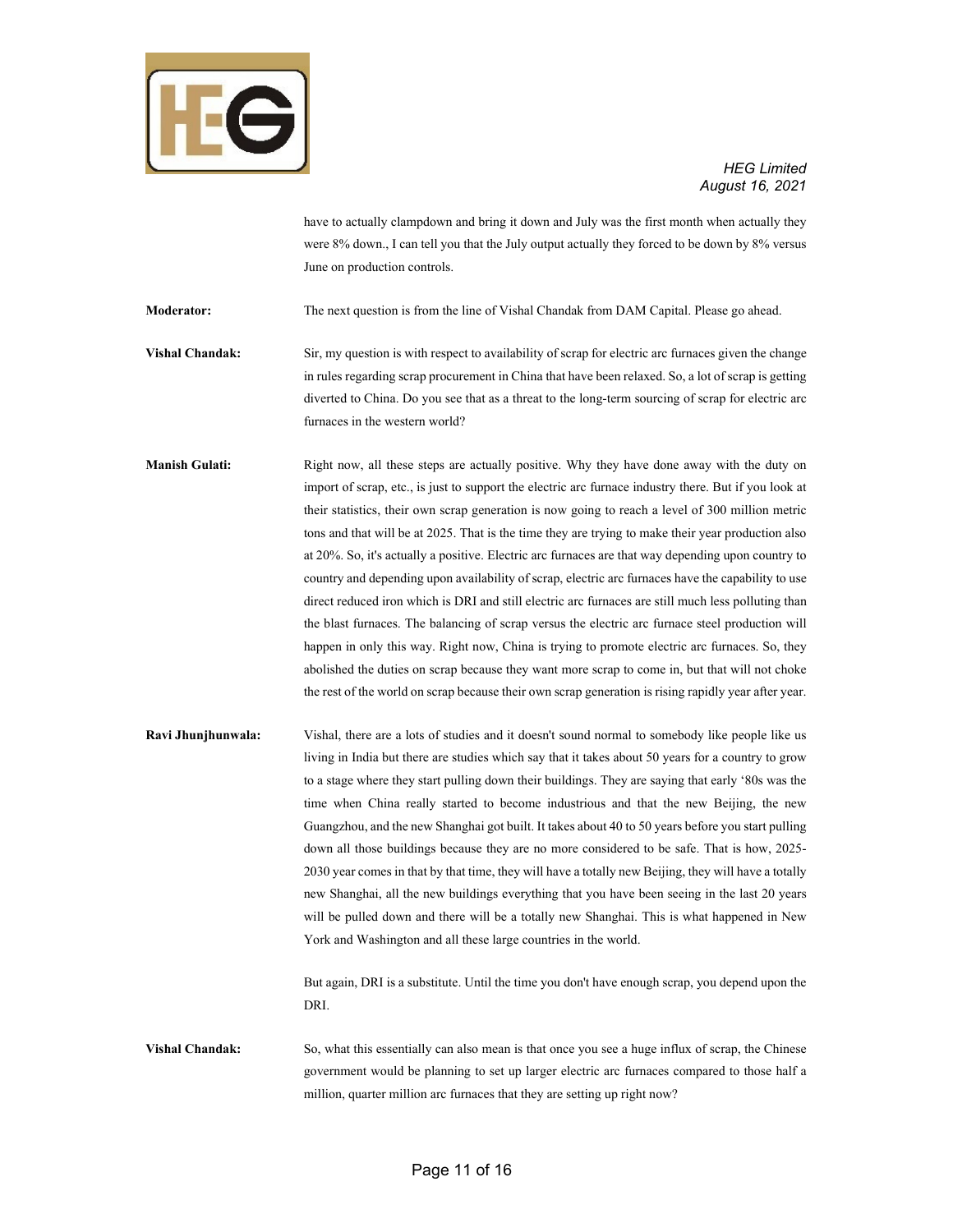

US and Europe and India. **Moderator:** The next question is from the line of Navin Agrawal from SKP Securities. Please go ahead. **Navin B. Agrawal:** A couple of questions. The proportion of needle coke that is used for graphite electrodes and lithium-ion…. because the needle coke to GE ratio has been between 2 to 2.25:1. Can this expand for lithium-ion batteries and GEs? **Ravi Jhunjhunwala:** No, I will give you both the answers. The coke that goes to lithium-ion is not the same coke which goes to the graphite industry. So, the companies who are making needle coke in the world – the 4-5 companies – for them, these are 2 different products produced at 2 different places.

**Ravi Jhunjhunwala:** No, they are already putting in 2-3 million tonne electric arc furnaces just like what you have in

- Navin B. Agrawal: Sorry, I didn't get that. The ratio for needle coke to GE is?
- **Ravi Jhunjhunwala:** It is 1:1, as Manish just said. You need 1 tonne of coke to produce 1 tonne of electrodes.

And you said the ratio is 2.25. What was that?

- Navin B. Agrawal: If you can give us some idea on the pricing for the next couple of quarters for graphite electrodes? I know this is something that we normally don't open up.
- **Ravi Jhunjhunwala:** We can't give the numbers, but all we can say is that the previous quarter prices were about 15% to 20% higher and the current quarter's are also higher – let us say more or less in the same proportion.
- **Moderator:** The next question is from the line of Saket Kapoor from Kapoor & Company. Please go ahead.
- **Saket Kapoor:** Sir, I was speaking about this raw material basket. If you could give the breakup between needle coke and other components which constitute the raw material basket for us?
- **Ravi Jhunjhunwala:** Needle coke by far is the largest and the second largest cost is electrical power.
- **Saket Kapoor:** But that is getting in the power and fuel or in the cost of material consumed?
- **Gulshan Kumar Sakhuja:** Yes, it is a part of power and fuel.
- Saket Kapoor: So, power and fuel goes into and the cost of material consumed 160 is majorly contributed by the needle coke only?
- **Gulshan Kumar Sakhuja:** It's other raw material also, not only needle coke.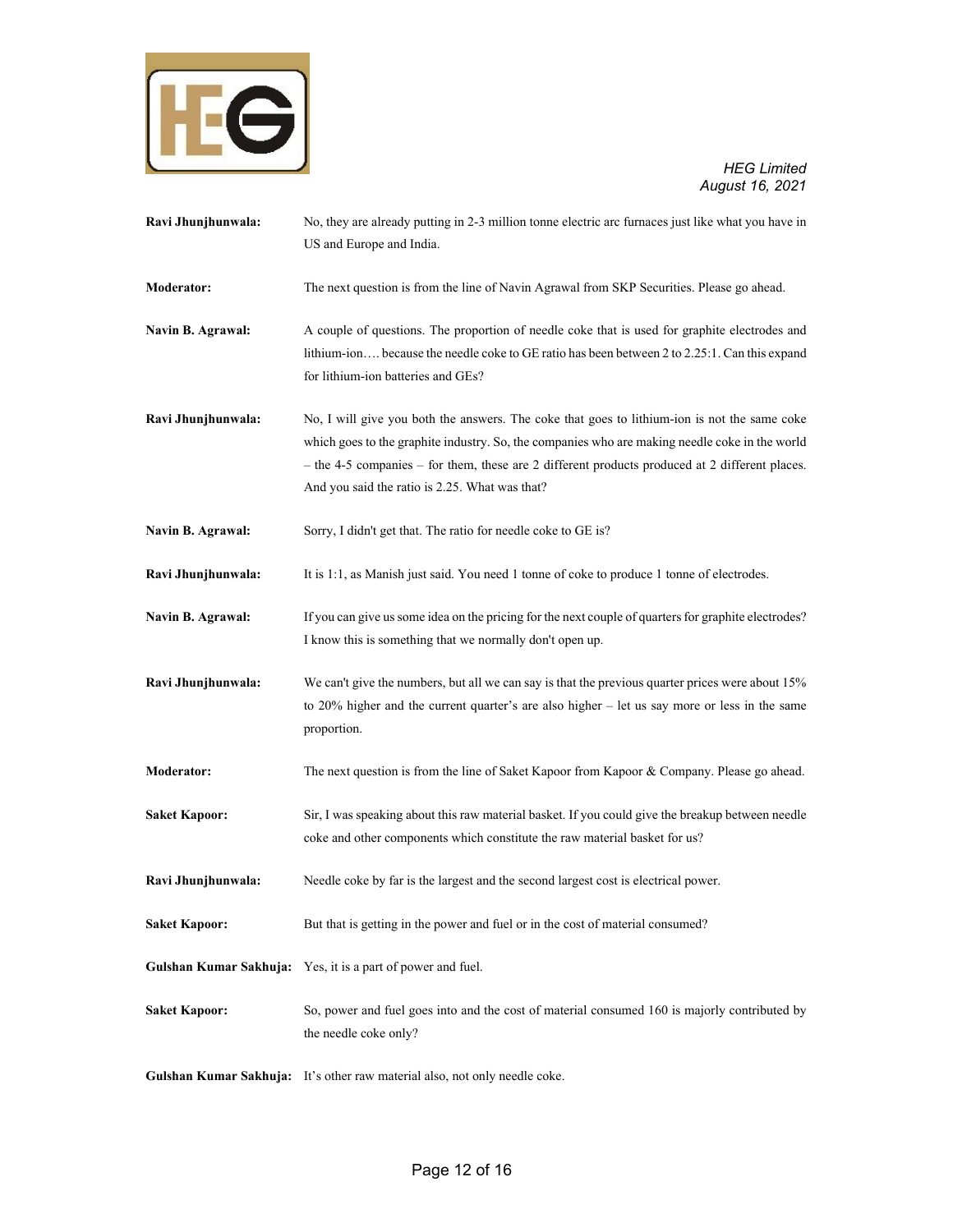

**Ravi Jhunjhunwala:** Majority is needle coke. That's what he is saying.

**Saket Kapoor:** What has been the price trend, sir? As you have seen the 15% to 20% increase in the prices of electrodes, how have the prices of needle coke behaved?

**Ravi Jhunjhunwala:** These 2 things go hand in hand. More or less, you will see the same kind of. When the electrode prices go up, the needle coke prices also go up more or less in that same region. But of course, the 2 bases are very different. The base level prices are very different when you start from there.

**Saket Kapoor:** As per our order booking, we are back-to-back securing the needle coke requirement. This spread will be maintained going forward for the coming quarter also?

**Ravi Jhunjhunwala:** Yes, coming quarter and the next couple of quarters, yes. But it is a very difficult question to answer because you can never match the two. You can imagine, we are importing all the raw materials. You are not importing something today which you are going to deliver in September or August. What we are buying today will be received, produced, and delivered in October-November-December. So, it is very difficult to match the two. The prices of coke today which can be X but once we receive it from UK, Japan, and US and produce electrodes and send it back to US, Europe, and Japan, it is a matter of 4-5 months. So, obviously there is a time lag between them. So, everybody is taking a risk of that time. But yes, to the extent possible, you want to match.

**Saket Kapoor:** Sir, we have also seen for this quarter, the employee cost also going up, although on a base of 15 crores to now 18 crores. What should be the annual trends for it?

**Manish Gulati:** We did a wage settlement due to which you have seen some increase because majority of the wage settlement with workers who were in the first year. That is one this thing. And we have made provisions also for CMD commissions, etc., and this year we gave increment also. Last year, we did not give any increment because the company was not doing good, but still if you look at our last 5-6 years' data, it is going to be one of the lowest numbers still this year in 21- 22.

- **Saket Kapoor:** Sir, out of this breakup of investment of 1507 crores, what portion is attributed towards Bhilwara Energy? And any update with the change in policy towards the hydroelectricity generation or any change in the stance of the government where we can look for divesting this stake or any update you would like to share?
- **Gulshan Kumar Sakhuja:** One thing I would like to tell over here is that 1500 crores does not include that investment of 300 crores that we had with the Bhilwara Energy. This 1500 crores of investments corresponds to the investments that we have invested in different papers in the debt market. And it does not include the investment of 300 crores in Bhilwara Energy.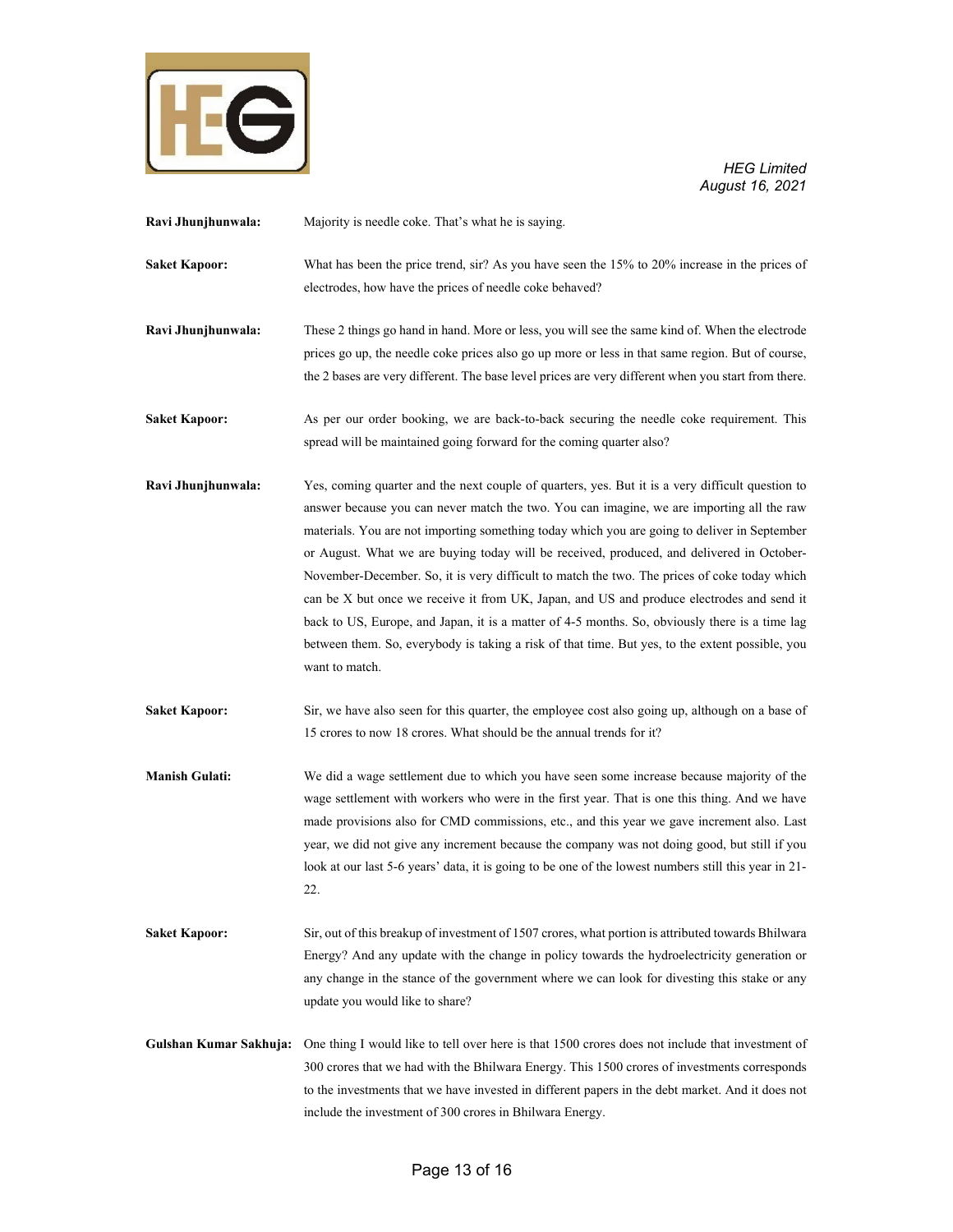

- **Saket Kapoor:** Sir, any update on the same of monetizing that? Or any change in the policy that we are expecting going forward? Anything material on it, sir? And how has been the performance of the power plant there?
- **Ravi Jhunjhunwala:** At the current moment, we are not even thinking about that. It is a great investment; it is a great sector to be in when the coal prices will keep going up and when the power prices keep going up. Hydro, as you know, once you have repaid your debt, your cost of production is very very marginal. So, it's a great investment to be in hydro.
- **Saket Kapoor:** Sir, currently what is our ownership in the company?
- **Gulshan Kumar Sakhuja:** 49%.
- Saket Kapoor: And the remaining is being held by?
- **Om Prakash Ajmera:** The remaining is held by 5% by IFC World Bank and rest of the equity is bought by promoters of other companies.
- **Saket Kapoor:** One hypothetical question, sir. What it actually takes up to set up this needle coke facility? We have been in this business for such a long time, what it takes to be integrated in that form to set up needle coke – the type of investment and the raw material input for the same if you could delve on it? That's my last question.
- **Ravi Jhunjhunwala:** The main thing what it takes is the technology. And there are only 3-4 players in the world and the world has not seen any additional player in the last 40-50 years. It's exactly like graphite, it doesn't take…. Anybody can put \$1 billion or \$2 billion investment and put up a graphite plant, but the issue is not about the money, the issue is about the availability of technology. HEG was absolutely the last new entrant in the graphite business. Exactly 45 years ago, we came into this business in 1976. It's exactly the same story. The technology is very scarce and it is in the hands of only 3-4 companies, and it's not easy to copy that technology.
- **Saket Kapoor:** But does it make any kind of synergy because for you when you are expanding capacity and when the world is moving towards EAF route to have some short of capacity than in the country with the existing players so that a win-win situation can be established between the producer and the consumer? Can something in that line be contemplated with the change of stance in the steel production because of this carbon emission cropping up all across the globe?
- **Ravi Jhunjhunwala:** As I said, everybody will be very-very keen to do that. Every graphite company would be very keen to have backward integration, but the question is where do you get the know-how from?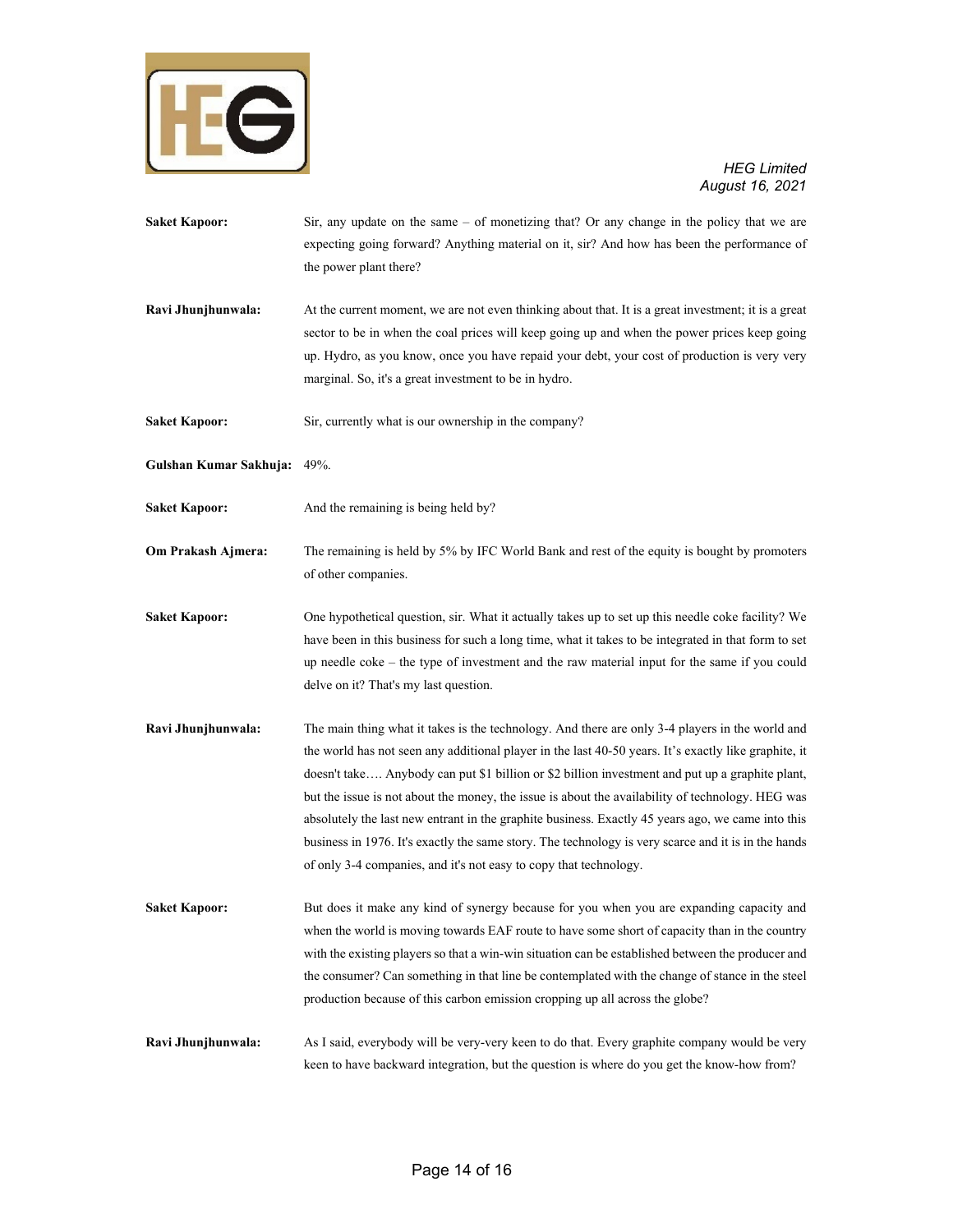

| <b>Saket Kapoor:</b> | I am talking about collaborating with the existing players. Has anything carved out that it will                                                                                                 |
|----------------------|--------------------------------------------------------------------------------------------------------------------------------------------------------------------------------------------------|
|                      | improve our matrix going forward and would be also a win-win situation for the producer?                                                                                                         |
| Ravi Jhunjhunwala:   | None of the 3-4 companies in the world are prepared to even talk about it. That's what I am<br>saying. It's like graphite business. We are not interested to give this know-how to anybody else. |
|                      | It's exactly the same story.                                                                                                                                                                     |
|                      |                                                                                                                                                                                                  |

**Moderator:** The next question is from the line of Arvind Monie from Wellington Management. Please go ahead.

**Arvind Monie:** Based on commentary from other companies exporting from India and other markets, shipping seems to be a very big challenge in terms of availability as well as high freight rates. How are you dealing with that and has it kind of impacted your business or is there a chance of any impact going forward which may be tighter capacity continuing?

**Ravi Jhunjhunwala:** We continue to face this shortage of containers and the whole world is grappling with it, and it is definitely hurting the export community. To us, at least the value of goods is much higher than the freight we pay, but for lower value of goods, it is catastrophic what is happening. The freights to some of the sectors, mainly I would say the US, Canada, Mexico, and Europe from India, they have increased manifold like they have gone 2x, 3x, and there is no stopping where they are going. The rates from India to Southeast Asian countries and the Middle East are still subdued. It is a 10% to 15% increase quarter on quarter. We are struggling with this and we are talking to shipping lines and they say this situation will last at least until the end of the year because the trade routes have become completely skewed. Containers are available between China and US, and for the rest of the world is struggling to get them. It was at coupling of the COVID and the pent-up demand after COVID and the trade gets skewed and also mergers of some major shipping lines have also contributed to this. But this is not a normal situation as the shipping lines say. We will have to bear with this 1 or 2 more quarters and they will start to cool down. That's what we think. But today, yes, it's a huge issue arranging containers even.

**Arvind Monie:** Do you bill your customers on a FOB or CIF basis?

**Ravi Jhunjhunwala:** The customers have to be given FOB just like HEG buys all the raw material and we calculate what we get on our factory door. So, if we are supplying to the US, I have to go by the market because we have our internal suppliers sitting there. If I, let us say, add \$200 or \$300 freight cost on to them, I will immediately lose. Then, in Europe, they have so many graphite plants. So, these costs everything up or down is on us. This advantage is also on us in exports. For the consumer, it is the landed price at their factory.

**Arvind Monie:** Inventory levels at this point in time in let us say June-July-August you find are reasonably of end product?